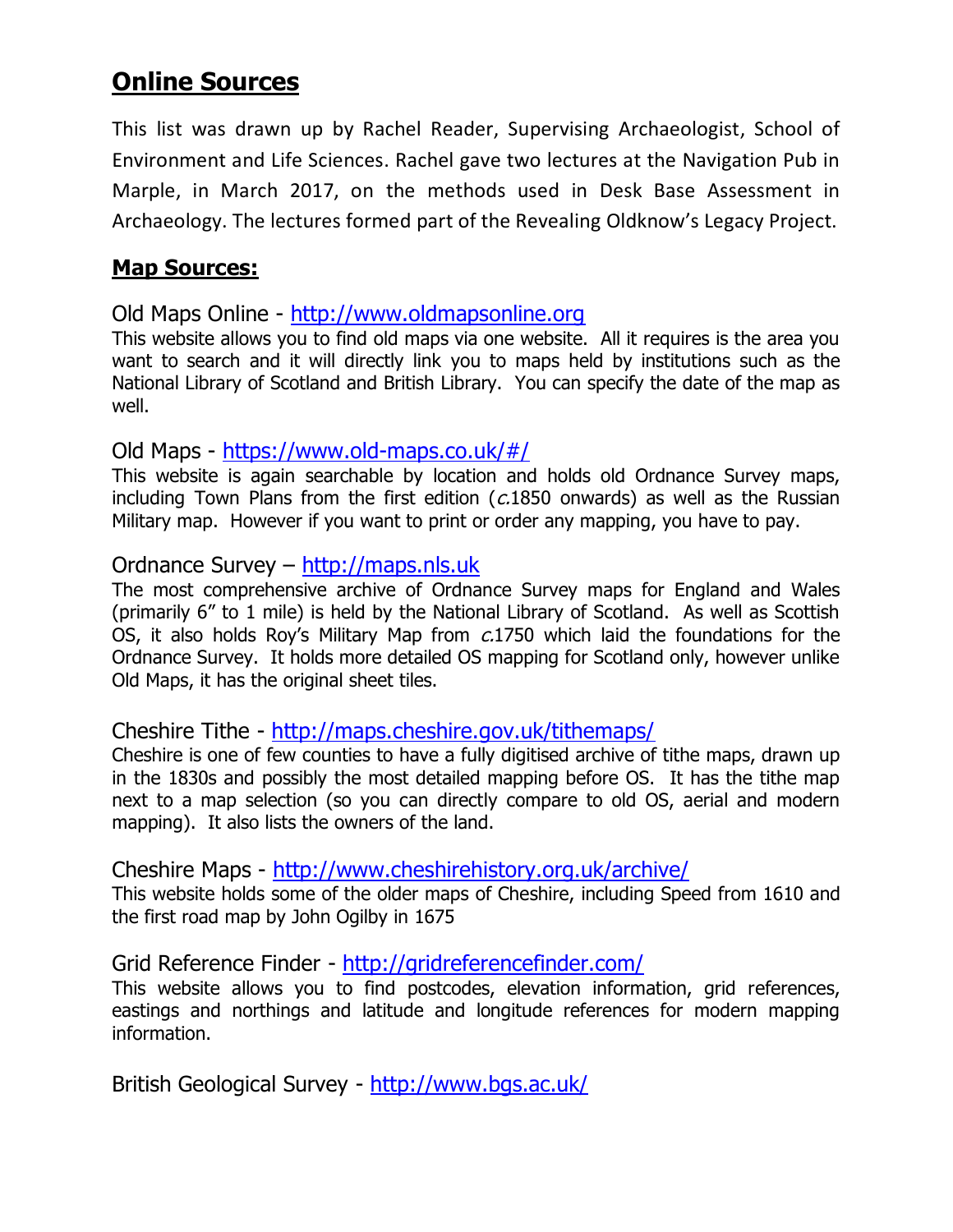This website holds open source data and interactive mapping to find the bedrock and superficial (drift) geology for your area of interest, as well as much more.

Manchester Maps – [http://manchester.publicprofiler.org](http://manchester.publicprofiler.org/)

Contains a wealth of late 18<sup>th</sup> to 20<sup>th</sup> century maps for Manchester, all georeferenced to the modern Manchester. For more detailed mapping such as Banks 1831 and Adshead 1851, these are available via the University of Manchester online collections but only as original sheet scans, not georeferenced.

## **Documentary Sources:**

Ancestry - <http://www.ancestry.co.uk/>

One of the most comprehensive online, family history websites accessible. Ancestry holds census records, military records, information on births, marriages and deaths and much much more. The only downside to the census search is that unless you know the person who lived at an address, you have to browse by district. However this is an easier process on its rival website Find My Past

### Find My Past – [http://www.findmypast.co.uk](http://www.findmypast.co.uk/)

This website holds similar record collections to ancestry although there are slight differences. FMP for example holds prison records for Manchester and their census search can be done by address (although this is not infallible). They also have exclusive access to the 1939 Register, taken at the outbreak of World War II.

Historical Trade Directories <http://specialcollections.le.ac.uk/cdm/landingpage/collection/p16445coll4> This website holds digitised trade directories from 1760-1910 from across England and Wales. Individual directories can be downloaded and holds information on businesses and their locations.

#### Spinning the Web - <http://www.spinningtheweb.org.uk/>

This comprehensive archive consists of information on the story of the cotton industry during the Industrial Revolution in Lancashire. It includes information on the workers, living conditions, the machines and processes that took place within the mills, plus much more.

British History Online - <http://www.british-history.ac.uk/>

This is another comprehensive archive which draws together a variety of resources on British History covering the period 1300-1800. In particular, it holds the Victoria County Histories which are invaluable and comprehensive descriptions of counties, cities, townships and villages.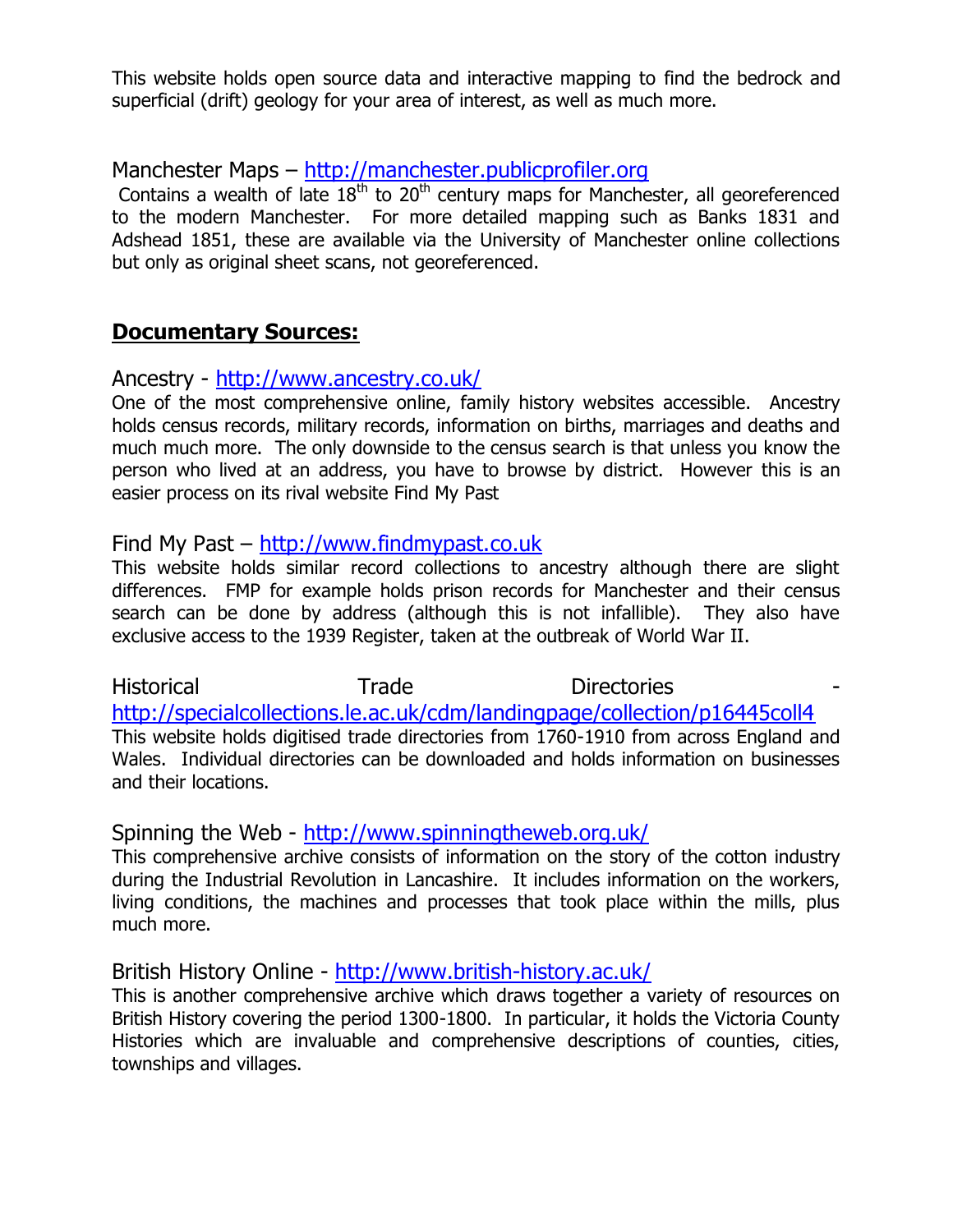# **Other Sources:**

Cheshire Archives - <http://archives.cheshire.gov.uk/home.aspx>

This is the go-to webpage for all archival needs regarding the county of Cheshire and also how to access and research documents not held online within the county archive offices and local libraries. There are individual webpages for Manchester (http://www.manchester.gov.uk/info/448/archives and local history) and Lancashire (http://www.lancashire.gov.uk/libraries-and-archives/archives-and-record-office.aspx**)**

Cheshire Archaeology Planning Advisory Service <http://www.cheshirearchaeology.org.uk/>

This holds information on the county body responsible for looking after heritage, particularly during the planning process.

Greater Manchester Archaeological Advisory Service [http://www.salford.ac.uk/environment-life-sciences/research/applied](http://www.salford.ac.uk/environment-life-sciences/research/applied-archaeology/greater-manchester-archaeological-advisory-service)[archaeology/greater-manchester-archaeological-advisory-service](http://www.salford.ac.uk/environment-life-sciences/research/applied-archaeology/greater-manchester-archaeological-advisory-service) This holds information on the local body responsible for advising on local heritage,

particularly during the planning process

Cheshire Online HER - <http://rcplive.cheshire.gov.uk/>

Most counties across the UK hold a HER and only a few of those are online. This online database allows you to search for information relating to archaeological sites and buildings of interest within Cheshire.

Portable Antiquities Scheme - <http://finds.org.uk/>

This is a national, searchable database where you can find information on artefacts, which have been reported to local FLOs (Finds Liaison Officers) by the general public. From Mesolithic flints, to Iron Age chariot pieces and Civil War musket balls, you can view the finds and see where they have been found. You can also find contact details for your nearest FLO should you have a find to report

National Heritage List for England –

[http://www.english-](http://www.english-heritage.org.uk/professional/protection/process/national-heritage-list-for-england/)

[heritage.org.uk/professional/protection/process/national-heritage-list-for](http://www.english-heritage.org.uk/professional/protection/process/national-heritage-list-for-england/)[england/](http://www.english-heritage.org.uk/professional/protection/process/national-heritage-list-for-england/)

A fully searchable list allowing you to find where statutory protected sites are located (Scheduled Ancient Monuments and Listed Buildings). The website has recently introduced a user feedback section on each site so you can contribute any information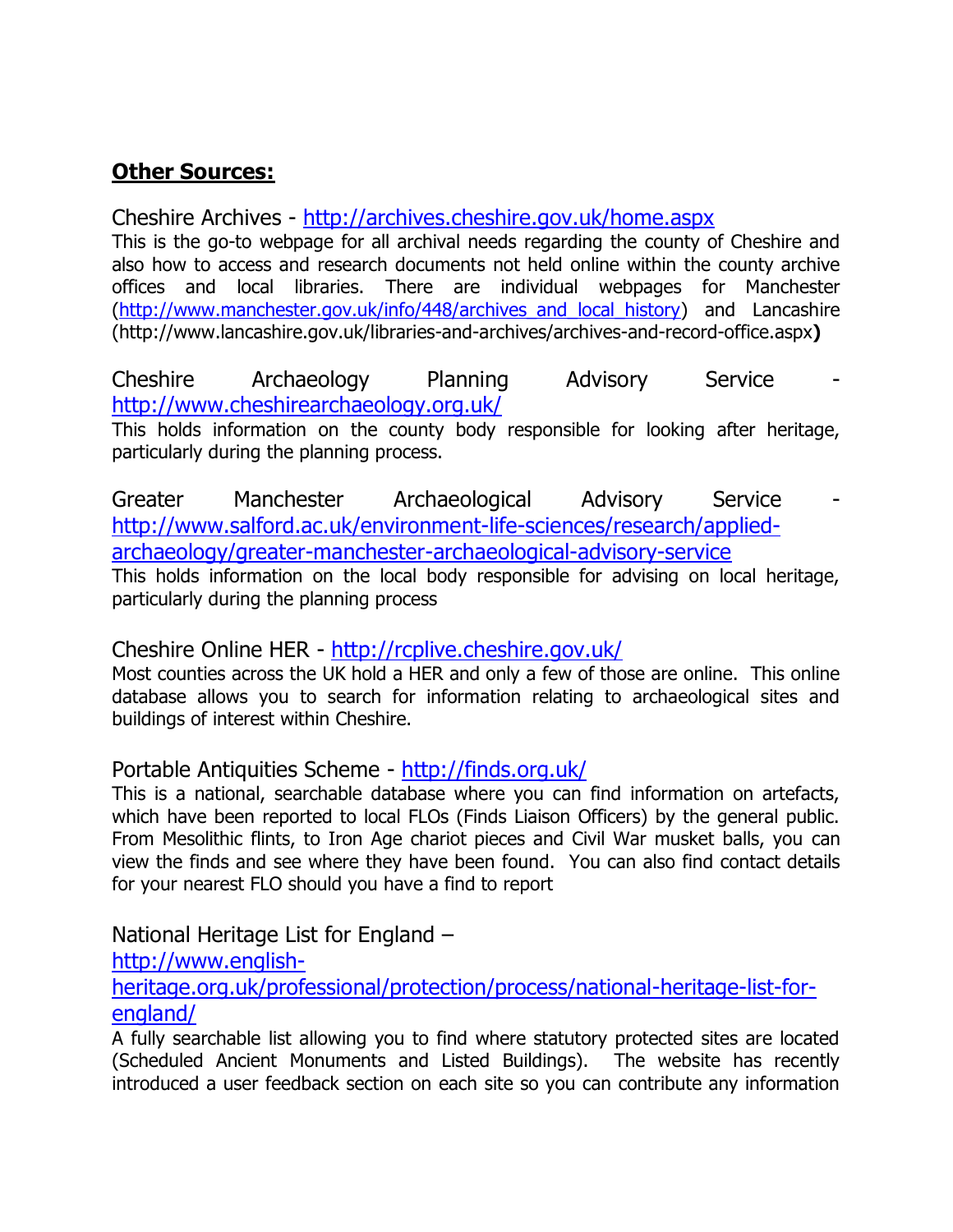that you know. You can also participate in their pilot scheme to record the condition of listed buildings

North-West Regional Research Framework <http://www.liverpoolmuseums.org.uk/mol/archaeology/arf/>

Grace's Guide - [http://www.gracesguide.co.uk/Main\\_Page](http://www.gracesguide.co.uk/Main_Page) A leading source of historical information on industry and manufacturing in Britain

Britain from Above – [www.britainfromabove.org.uk](http://www.britainfromabove.org.uk/) Thousands of aerial photographs taken during the early  $20<sup>th</sup>$  century, with features including wiki pages and comments you can add

# **Archive Locator:**

Each local authority will normally have information on the location of local archives and hold searchable databases to find any particular document or collection (see links above). However if you are not sure on which area would hold a particular collection, or if there is no searchable database, the Archive Hub and Access to Archives will hopefully allow you to locate the information you need.

Archive Hub - <http://archiveshub.ac.uk/>

Access to Archives - <http://www.nationalarchives.gov.uk/a2a/>